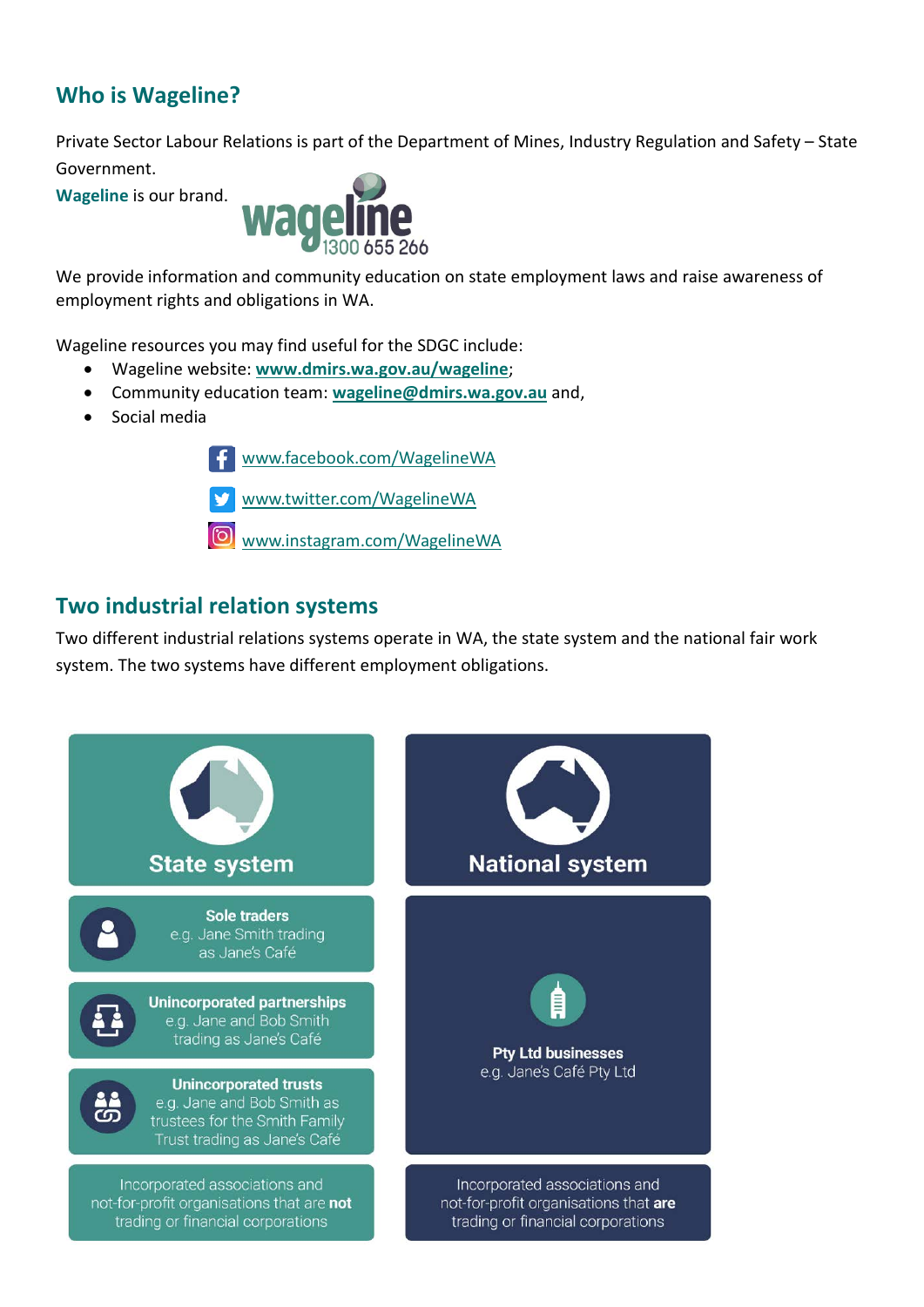#### **What is wage theft?**

Wage theft is the systematic and deliberate underpayment of wages or entitlements to a worker. It often goes unnoticed and unreported because employees don't know what they can do when they have been underpaid.

Wage theft comes in many forms and can include not paying employees for any overtime worked, paying less than the minimum wage, not paying leave entitlements and not paying employees at all.

In 2015 a number of high profile wage theft issues were reported in the media, including significant and systematic underpayment of employees working for a large franchise group and labour contractors.

In recent years a number of large organisations have either been found to be underpaying staff or have self-report themselves and rectified underpayments. Numerous academic and research reports have been undertaken and several Parliamentary and Government inquiries conducted which have examined the issue of wage theft.

#### **Inquiry into Wage Theft in Western Australia**

In 2019 the Western Australian Government commissioned the '**[Inquiry into Wage Theft in Western](https://www.commerce.wa.gov.au/labour-relations/inquiry-wage-theft-western-australia)  [Australia](https://www.commerce.wa.gov.au/labour-relations/inquiry-wage-theft-western-australia)**'. The inquiry commenced in February 2019 and was undertaken by Mr Tony Beech, former Chief Commissioner of the Western Australian Industrial Relations Commission.

The findings of the inquiry were released in December 2019. The report found that wage theft **was** occurring in Western Australia.

The various forms of wage theft identified during by the Inquiry were:

- unpaid hours;
- non-payment of any wages, or allowances for work performed;
- underpayment of wages or entitlements;
- unauthorised or unreasonable deductions; and
- non-payment of superannuation.

Young people and migrant workers were among those found to be more vulnerable to wage theft, with cafes and restaurants, retail, contract cleaning, security and horticulture all identified as industries with a higher prevalence of wage theft.

The Inquiry identified the reasons wage theft takes place as:

- the lack of detection and enforcement of non-compliance
- the intention of some employers to maximise financial return
- the vulnerability of some workers and
- a lack of knowledge of employment conditions by workers and employers

You can read the Report of the inquiry into wage theft in Western Australia and the Submissions to the inquiry at www.dmirs.wa.gov.au/wagetheftinquiry

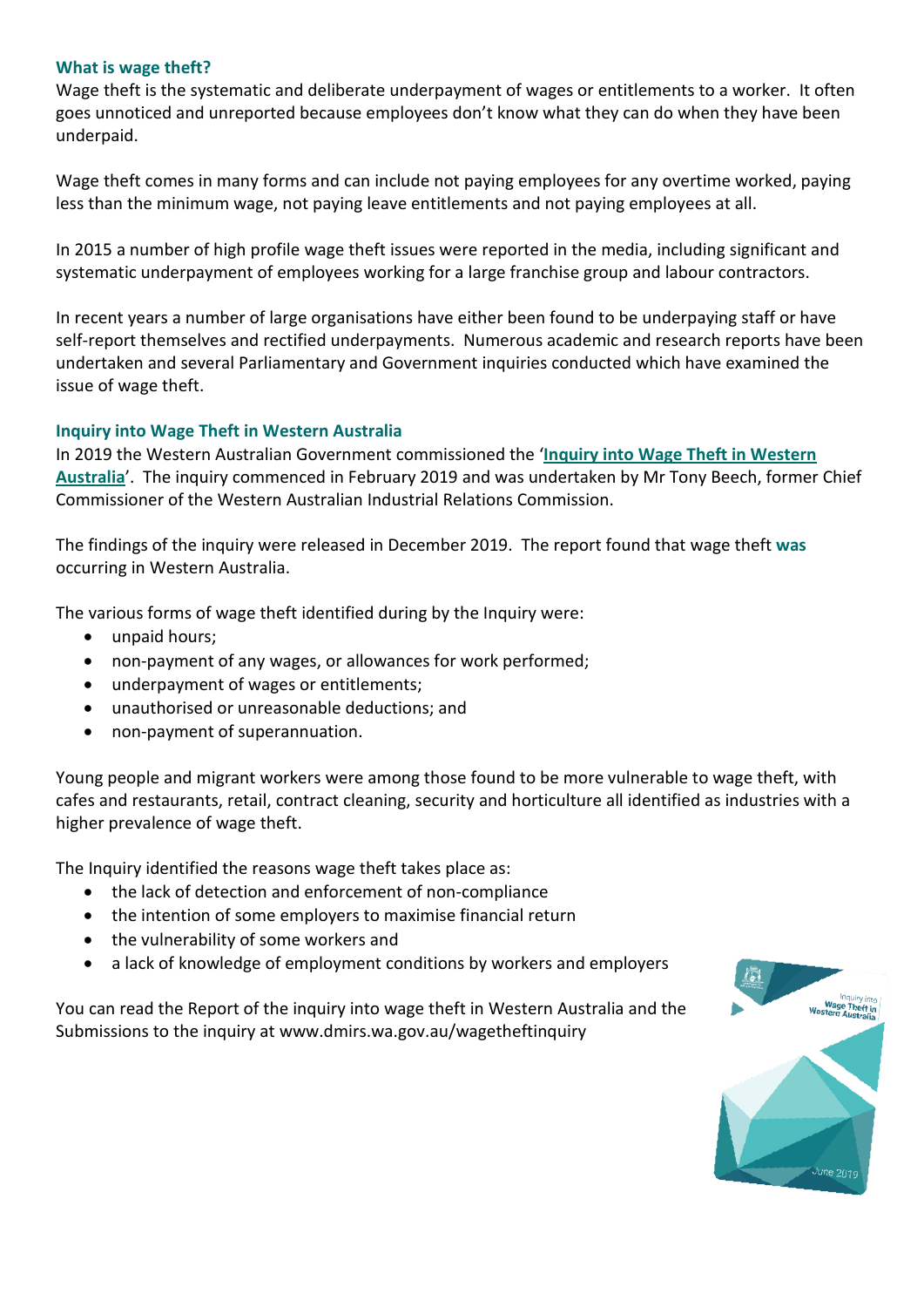#### **What is Private Sector Labour Relations doing to combat wage theft?**

PSLR is currently progressing a range of community education initiatives to combat wage theft in Western Australia and increase awareness of employment rights and obligations, consistent with the recommendations of the Inquiry.

- The **[Report Wage Theft](http://www.wagetheft.wa.gov.au/)** website was established in December 2019 and is successfully providing an avenue for WA employees in both the State and national industrial relations systems to seek help with resolving underpayments and anonymously report wage theft.
- We are collaborating with TAFEs, adult education institutions, community groups and universities to provide community education about employment rights.
- The **[Employment Rights in WA](https://www.commerce.wa.gov.au/labour-relations/employment-rights-wa-initiative)** initiative is our major community education campaign that aims to raise employers' and employees' awareness of their employment rights and obligations and the pathways for employees to resolve an alleged underpayment through digital and social media advertising and community education and
- Our online resources include:
	- o **[Employee central,](http://www.dmirs.wa.gov.au/employeecentral)** an information hug where WA workers can go to get help with:
		- working out which industrial relations system covers their employment where to get the right information on pay rates
		- getting help with underpayments
		- reporting wage theft anonymously
	- o **[WA employer essentials](http://www.dmirs.wa.gov.au/wa-employers)** which helps WA small business employers with:
		- finding out which industrial relations system covers their business
		- where to get the right information on pay rates and other employment obligations
		- Buying or selling a business